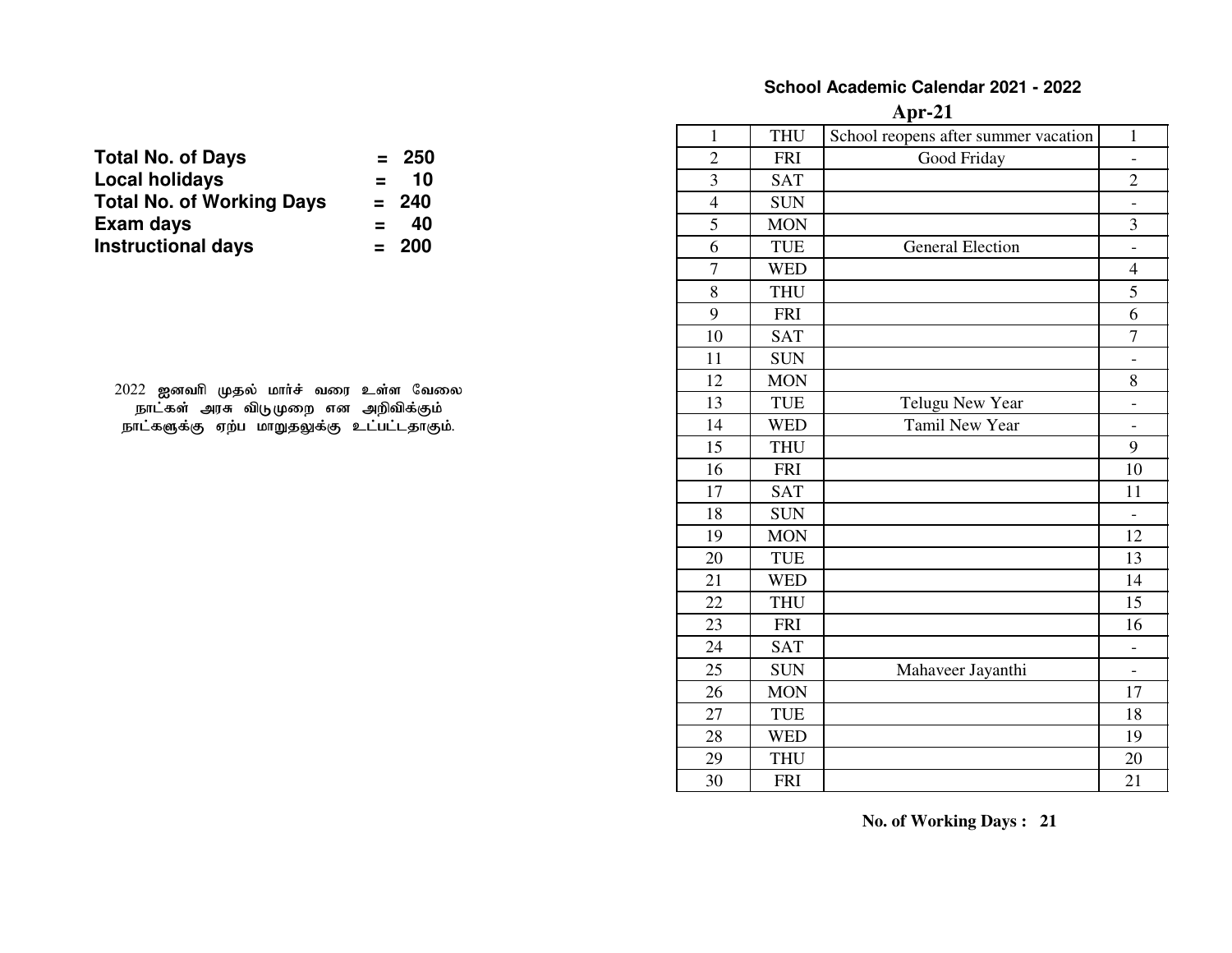| ۱<br>Ш |  |
|--------|--|

# **Jul-21**

| $\mathbf{1}$   | <b>TUE</b> | $\mathbf{1}$             | $\mathbf{1}$   | <b>THU</b> |
|----------------|------------|--------------------------|----------------|------------|
| $\overline{2}$ | <b>WED</b> | $\overline{2}$           | $\overline{2}$ | <b>FRI</b> |
| 3              | <b>THU</b> | $\overline{3}$           | 3              | <b>SAT</b> |
| $\overline{4}$ | <b>FRI</b> | $\overline{4}$           | $\overline{4}$ | <b>SUN</b> |
| 5              | <b>SAT</b> | $\overline{5}$           | 5              | <b>MON</b> |
| 6              | <b>SUN</b> | $\equiv$                 | 6              | <b>TUE</b> |
| $\overline{7}$ | <b>MON</b> | 6                        | $\overline{7}$ | <b>WED</b> |
| $8\,$          | <b>TUE</b> | $\overline{7}$           | 8              | <b>THU</b> |
| 9              | <b>WED</b> | 8                        | 9              | <b>FRI</b> |
| 10             | <b>THU</b> | 9                        | 10             | <b>SAT</b> |
| 11             | <b>FRI</b> | 10                       | 11             | <b>SUN</b> |
| 12             | <b>SAT</b> | $\overline{\phantom{a}}$ | 12             | <b>MON</b> |
| 13             | <b>SUN</b> | $\blacksquare$           | 13             | <b>TUE</b> |
| 14             | <b>MON</b> | 11                       | 14             | <b>WED</b> |
| 15             | <b>TUE</b> | 12                       | 15             | <b>THU</b> |
| 16             | <b>WED</b> | 13                       | 16             | <b>FRI</b> |
| 17             | <b>THU</b> | 14                       | 17             | <b>SAT</b> |
| 18             | <b>FRI</b> | 15                       | 18             | <b>SUN</b> |
| 19             | <b>SAT</b> | 16                       | 19             | <b>MON</b> |
| 20             | <b>SUN</b> | $\overline{\phantom{a}}$ | 20             | <b>TUE</b> |
| 21             | <b>MON</b> | 17                       | 21             | <b>WED</b> |
| 22             | TUE        | 18                       | 22             | <b>THU</b> |
| 23             | <b>WED</b> | 19                       | 23             | <b>FRI</b> |
| 24             | <b>THU</b> | 20                       | 24             | <b>SAT</b> |
| 25             | <b>FRI</b> | 21                       | 25             | <b>SUN</b> |
| 26             | <b>SAT</b> | $\overline{a}$           | 26             | <b>MON</b> |
| 27             | <b>SUN</b> | $\blacksquare$           | 27             | <b>TUE</b> |
| 28             | <b>MON</b> | 22                       | 28             | <b>WED</b> |
| 29             | <b>TUE</b> | 23                       | 29             | <b>THU</b> |
| 30             | <b>WED</b> | 24                       | 30             | <b>FRI</b> |

| $\mathbf{1}$            | <b>TUE</b> | $\mathbf{1}$             | $\mathbf{1}$   | <b>THU</b> |                                          | $\mathbf{1}$             |
|-------------------------|------------|--------------------------|----------------|------------|------------------------------------------|--------------------------|
| $\sqrt{2}$              | <b>WED</b> | $\sqrt{2}$               | $\overline{2}$ | <b>FRI</b> |                                          | $\sqrt{2}$               |
|                         | <b>THU</b> | 3                        | 3              | <b>SAT</b> |                                          | $\overline{3}$           |
| $\overline{4}$          | <b>FRI</b> | $\overline{4}$           | $\overline{4}$ | <b>SUN</b> |                                          | $\blacksquare$           |
| $\overline{\mathbf{5}}$ | <b>SAT</b> | $\mathfrak{S}$           | 5              | <b>MON</b> |                                          | $\overline{4}$           |
| $\overline{6}$          | <b>SUN</b> | $\overline{\phantom{a}}$ | 6              | <b>TUE</b> |                                          | 5                        |
| $\overline{7}$          | <b>MON</b> | 6                        | $\overline{7}$ | <b>WED</b> |                                          | 6                        |
| $\overline{\textbf{8}}$ | <b>TUE</b> | $\overline{7}$           | 8              | <b>THU</b> |                                          | $\overline{7}$           |
| $\overline{9}$          | <b>WED</b> | 8                        | 9              | <b>FRI</b> |                                          | $8\,$                    |
| $\overline{10}$         | <b>THU</b> | 9                        | 10             | <b>SAT</b> |                                          | $\overline{\phantom{a}}$ |
| 11                      | <b>FRI</b> | 10                       | 11             | <b>SUN</b> |                                          | $\overline{\phantom{a}}$ |
| 12                      | <b>SAT</b> | $\overline{\phantom{a}}$ | 12             | <b>MON</b> |                                          | 9                        |
| 13                      | <b>SUN</b> | $\overline{\phantom{a}}$ | 13             | TUE        |                                          | 10                       |
| $\overline{14}$         | <b>MON</b> | 11                       | 14             | <b>WED</b> |                                          | 11                       |
| $\overline{15}$         | <b>TUE</b> | 12                       | 15             | <b>THU</b> | Kalvi Valarchi Naal - Kamaraj's Birthday | 12                       |
| 16                      | <b>WED</b> | 13                       | 16             | <b>FRI</b> |                                          | 13                       |
| 17                      | <b>THU</b> | 14                       | 17             | <b>SAT</b> |                                          | 14                       |
| $\overline{18}$         | <b>FRI</b> | 15                       | 18             | <b>SUN</b> |                                          | $\overline{\phantom{a}}$ |
| 19                      | <b>SAT</b> | 16                       | 19             | <b>MON</b> |                                          | 15                       |
| 20                      | <b>SUN</b> | $\overline{\phantom{a}}$ | 20             | <b>TUE</b> |                                          | 16                       |
| $\overline{21}$         | <b>MON</b> | 17                       | 21             | <b>WED</b> | Bakrid                                   | $\blacksquare$           |
| $\frac{22}{23}$         | <b>TUE</b> | 18                       | 22             | <b>THU</b> |                                          | 17                       |
|                         | <b>WED</b> | 19                       | 23             | <b>FRI</b> |                                          | 18                       |
| $\overline{24}$         | <b>THU</b> | 20                       | 24             | <b>SAT</b> |                                          | $\blacksquare$           |
| $\frac{25}{26}$         | <b>FRI</b> | 21                       | 25             | <b>SUN</b> |                                          | $\overline{\phantom{a}}$ |
|                         | <b>SAT</b> | $\overline{\phantom{a}}$ | 26             | <b>MON</b> | Unit Test-I                              | 19                       |
| $\overline{27}$         | <b>SUN</b> | $\overline{\phantom{0}}$ | 27             | <b>TUE</b> | $\mathbf{H}$                             | 20                       |
| 28                      | <b>MON</b> | 22                       | 28             | <b>WED</b> | $\pmb{\mathsf{H}}$                       | 21                       |
| 29                      | <b>TUE</b> | 23                       | 29             | <b>THU</b> | $\mathbf{H}$                             | 22                       |
| 30                      | <b>WED</b> | 24                       | 30             | <b>FRI</b> | $\pmb{\mathsf{H}}$                       | 23                       |
|                         |            |                          | 31             | <b>SAT</b> | $\boldsymbol{\mathsf{H}}$                | 24                       |

**No. of Working Days : 21+24=45**

**No. of Working Days : 45+24=69**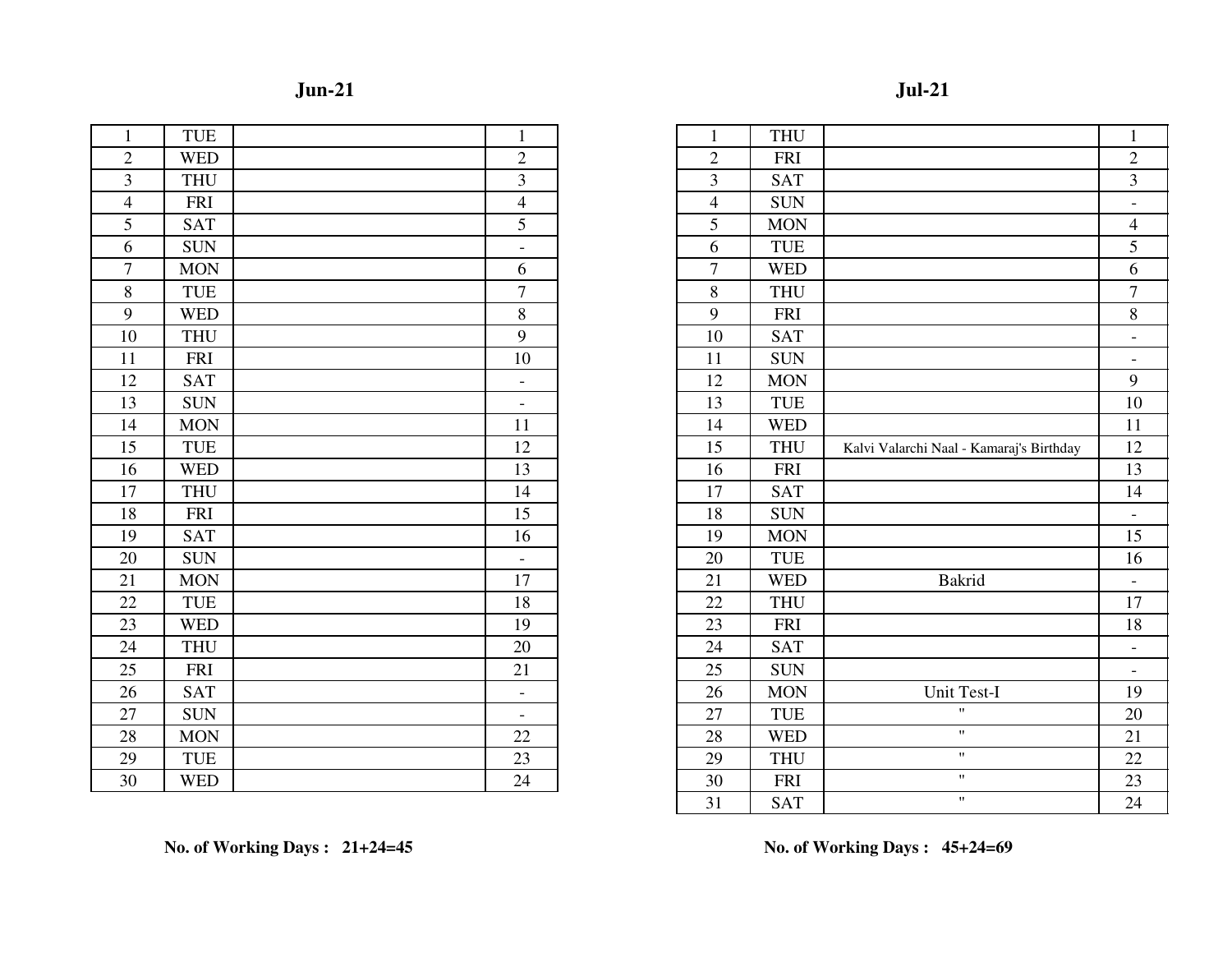| П<br>ю<br>J |  |
|-------------|--|
|             |  |

| 1 | $Sep-21$ |
|---|----------|
|---|----------|

| $\mathbf{1}$     | <b>SUN</b> |                  | $\overline{\phantom{0}}$ | $\mathbf{1}$   | <b>WED</b> |
|------------------|------------|------------------|--------------------------|----------------|------------|
| $\overline{2}$   | <b>MON</b> |                  | $\mathbf{1}$             | $\overline{2}$ | <b>THU</b> |
| 3                | <b>TUE</b> |                  | $\overline{2}$           | 3              | <b>FRI</b> |
| $\overline{4}$   | <b>WED</b> |                  | $\overline{3}$           | $\overline{4}$ | <b>SAT</b> |
| 5                | <b>THU</b> |                  | $\overline{4}$           | 5              | <b>SUN</b> |
| $\overline{6}$   | <b>FRI</b> |                  | $\overline{5}$           | 6              | <b>MON</b> |
| $\boldsymbol{7}$ | <b>SAT</b> |                  | 6                        | $\tau$         | <b>TUE</b> |
| 8                | <b>SUN</b> |                  |                          | 8              | <b>WED</b> |
| 9                | <b>MON</b> |                  | $\overline{7}$           | $\overline{9}$ | <b>THU</b> |
| 10               | <b>TUE</b> |                  | 8                        | 10             | <b>FRI</b> |
| 11               | <b>WED</b> |                  | 9                        | 11             | <b>SAT</b> |
| 12               | <b>THU</b> |                  | 10                       | 12             | <b>SUN</b> |
| 13               | <b>FRI</b> |                  | 11                       | 13             | <b>MON</b> |
| 14               | <b>SAT</b> |                  | $\blacksquare$           | 14             | TUE        |
| 15               | <b>SUN</b> | Independence Day | $\overline{\phantom{0}}$ | 15             | <b>WED</b> |
| 16               | <b>MON</b> |                  | 12                       | 16             | <b>THU</b> |
| 17               | <b>TUE</b> |                  | 13                       | 17             | FRI        |
| 18               | <b>WED</b> |                  | 14                       | 18             | <b>SAT</b> |
| 19               | <b>THU</b> |                  | 15                       | 19             | <b>SUN</b> |
| 20               | <b>FRI</b> | Muharram         | $\overline{a}$           | 20             | <b>MON</b> |
| 21               | <b>SAT</b> |                  | $\overline{a}$           | 21             | TUE        |
| 22               | <b>SUN</b> |                  | $\equiv$                 | 22             | <b>WED</b> |
| 23               | <b>MON</b> |                  | 16                       | 23             | <b>THU</b> |
| 24               | <b>TUE</b> |                  | 17                       | 24             | <b>FRI</b> |
| 25               | <b>WED</b> |                  | 18                       | 25             | <b>SAT</b> |
| 26               | <b>THU</b> |                  | 19                       | 26             | <b>SUN</b> |
| 27               | <b>FRI</b> |                  | 20                       | 27             | <b>MON</b> |
| 28               | <b>SAT</b> |                  | 21                       | 28             | TUE        |
| 29               | <b>SUN</b> |                  | $\overline{\phantom{a}}$ | 29             | <b>WED</b> |
| 30               | <b>MON</b> | Krishna Jayanthi |                          | 30             | <b>THU</b> |
| 31               | <b>TUE</b> |                  | 22                       |                |            |
|                  |            |                  |                          |                |            |

| $\mathbf{1}$                       | <b>SUN</b> |                  | $\overline{\phantom{a}}$ | $\mathbf{1}$   | <b>WED</b> |                      | $\mathbf{1}$             |
|------------------------------------|------------|------------------|--------------------------|----------------|------------|----------------------|--------------------------|
| $\sqrt{2}$                         | <b>MON</b> |                  | $\mathbf{1}$             | $\mathfrak{2}$ | <b>THU</b> |                      | $\mathbf{2}$             |
| $\overline{\overline{3}}$          | <b>TUE</b> |                  | $\overline{2}$           | 3              | <b>FRI</b> |                      | $\overline{3}$           |
| $\overline{4}$                     | <b>WED</b> |                  | $\mathfrak{Z}$           | $\overline{4}$ | <b>SAT</b> |                      | $\overline{4}$           |
| $\overline{5}$                     | <b>THU</b> |                  | $\overline{4}$           | 5              | <b>SUN</b> | Teacher's Day        | $\overline{\phantom{a}}$ |
| $\overline{6}$                     | <b>FRI</b> |                  | 5                        | 6              | <b>MON</b> | Unit Test-II         | 5                        |
| $\overline{7}$                     | <b>SAT</b> |                  | 6                        | $\overline{7}$ | <b>TUE</b> | $\mathbf{H}$         | 6                        |
| $\overline{8}$                     | <b>SUN</b> |                  | $\overline{a}$           | $8\,$          | <b>WED</b> | $\mathbf{H}$         | $\tau$                   |
| $\overline{9}$                     | <b>MON</b> |                  | $\overline{7}$           | 9              | <b>THU</b> | $\mathbf{H}$         | $8\,$                    |
| 10                                 | <b>TUE</b> |                  | 8                        | 10             | <b>FRI</b> | Vinayakar Chathurthi | $\overline{\phantom{a}}$ |
| $\overline{11}$                    | <b>WED</b> |                  | 9                        | 11             | <b>SAT</b> |                      | $\overline{\phantom{a}}$ |
| 12                                 | <b>THU</b> |                  | 10                       | 12             | <b>SUN</b> |                      | $\overline{\phantom{a}}$ |
| 13                                 | <b>FRI</b> |                  | 11                       | 13             | <b>MON</b> | Unit Test-II         | 9                        |
| $\overline{14}$                    | <b>SAT</b> |                  | $\overline{\phantom{a}}$ | 14             | <b>TUE</b> | $\mathbf{H}$         | 10                       |
| $\overline{15}$                    | <b>SUN</b> | Independence Day | $\overline{\phantom{a}}$ | 15             | <b>WED</b> |                      | 11                       |
| 16                                 | <b>MON</b> |                  | 12                       | 16             | <b>THU</b> |                      | 12                       |
| $\overline{17}$                    | <b>TUE</b> |                  | 13                       | 17             | <b>FRI</b> |                      | 13                       |
| 18                                 | <b>WED</b> |                  | 14                       | 18             | <b>SAT</b> |                      | 14                       |
| $\overline{19}$                    | <b>THU</b> |                  | 15                       | 19             | <b>SUN</b> |                      | $\overline{\phantom{a}}$ |
| 20                                 | <b>FRI</b> | Muharram         | $\overline{\phantom{a}}$ | 20             | <b>MON</b> |                      | 15                       |
| $\frac{21}{22}$                    | <b>SAT</b> |                  | $\blacksquare$           | 21             | <b>TUE</b> |                      | 16                       |
|                                    | <b>SUN</b> |                  | $\blacksquare$           | 22             | <b>WED</b> |                      | 17                       |
|                                    | <b>MON</b> |                  | 16                       | 23             | <b>THU</b> |                      | 18                       |
|                                    | <b>TUE</b> |                  | 17                       | 24             | <b>FRI</b> |                      | 19                       |
| $\frac{24}{25}$                    | <b>WED</b> |                  | 18                       | 25             | <b>SAT</b> |                      | $\overline{\phantom{a}}$ |
|                                    | <b>THU</b> |                  | 19                       | 26             | <b>SUN</b> |                      | $\blacksquare$           |
| $\frac{26}{27}$<br>$\frac{28}{29}$ | <b>FRI</b> |                  | 20                       | 27             | <b>MON</b> |                      | 20                       |
|                                    | <b>SAT</b> |                  | 21                       | 28             | <b>TUE</b> |                      | 21                       |
|                                    | <b>SUN</b> |                  | $\overline{\phantom{a}}$ | 29             | <b>WED</b> |                      | 22                       |
| $\overline{30}$                    | <b>MON</b> | Krishna Jayanthi | $\overline{\phantom{0}}$ | 30             | <b>THU</b> |                      | 23                       |
|                                    |            |                  |                          |                |            |                      |                          |

**No. of Working Days : 69+22=91**

**No. of Working Days : 91+23=114**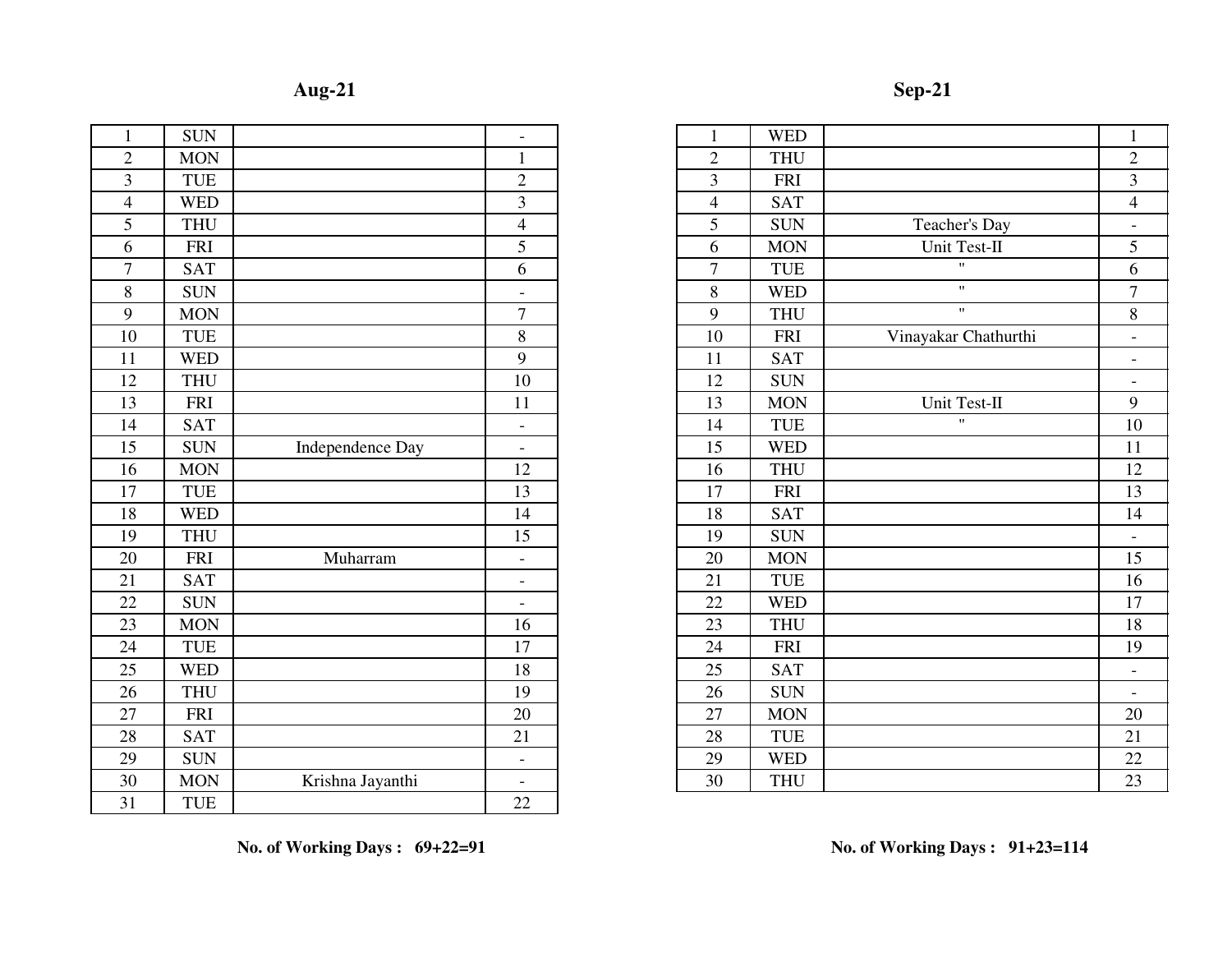### **Oct-21**

# **Nov-21**

| $\overline{2}$<br>$\overline{2}$<br>Gandhi Jayanthi<br><b>SAT</b><br><b>TUE</b><br>$\overline{a}$<br>$\overline{3}$<br>$\overline{3}$<br><b>SUN</b><br><b>WED</b><br>$\overline{\phantom{0}}$<br>$\overline{4}$<br>$\overline{4}$<br>Term-I / Mid-Term Exam<br>$\overline{2}$<br><b>MON</b><br><b>THU</b><br>5<br>Ħ<br>3<br>5<br><b>TUE</b><br><b>FRI</b><br>11<br>6<br>$\overline{4}$<br>6<br><b>WED</b><br><b>SAT</b><br>Ħ<br>$\tau$<br>5<br>$\tau$<br><b>SUN</b><br><b>THU</b><br>11<br>8<br>8<br>6<br><b>FRI</b><br><b>MON</b><br>Ħ.<br>$\overline{9}$<br>9<br>$\overline{7}$<br><b>SAT</b><br><b>TUE</b><br>10<br><b>SUN</b><br>10<br><b>WED</b><br>$\blacksquare$<br>8<br>11<br>11<br><b>MON</b><br><b>THU</b><br>12<br>9<br><b>TUE</b><br>12<br><b>FRI</b><br>13<br><b>WED</b><br><b>SAT</b><br>10<br>13<br>14<br><b>THU</b><br>Ayutha Pooja<br>14<br><b>SUN</b><br>$\qquad \qquad -$<br>15<br>Vijaya Dasami<br><b>FRI</b><br>15<br><b>MON</b><br>$\overline{a}$<br>16<br><b>SAT</b><br>16<br>TUE<br>$\frac{1}{2}$<br>17<br><b>SUN</b><br>17<br><b>WED</b><br>$\overline{\phantom{0}}$<br>18<br><b>MON</b><br>11<br>18<br><b>THU</b><br>19<br>Miladi -Nabi<br>19<br><b>TUE</b><br><b>FRI</b><br>$\overline{\phantom{a}}$<br>20<br><b>WED</b><br>12<br>20<br><b>SAT</b><br>21<br>13<br>21<br><b>THU</b><br><b>SUN</b><br>22<br>22<br><b>FRI</b><br><b>MON</b><br>14<br>23<br><b>SAT</b><br>23<br><b>TUE</b><br>$\overline{a}$<br>24<br>24<br><b>WED</b><br><b>SUN</b><br>$\overline{\phantom{a}}$<br>25<br>15<br>25<br><b>THU</b><br><b>MON</b><br>26<br><b>TUE</b><br>16<br>26<br><b>FRI</b><br>27<br><b>WED</b><br>17<br>27<br><b>SAT</b><br>28<br><b>SUN</b><br><b>THU</b><br>18<br>28<br>29<br>19<br>29<br><b>MON</b><br><b>FRI</b><br>30<br>30<br><b>SAT</b><br>20<br><b>TUE</b><br>31<br><b>SUN</b><br>$\blacksquare$ | $\mathbf{1}$ | <b>FRI</b> | $\mathbf{1}$ | $\mathbf{1}$ | <b>MON</b> |
|-----------------------------------------------------------------------------------------------------------------------------------------------------------------------------------------------------------------------------------------------------------------------------------------------------------------------------------------------------------------------------------------------------------------------------------------------------------------------------------------------------------------------------------------------------------------------------------------------------------------------------------------------------------------------------------------------------------------------------------------------------------------------------------------------------------------------------------------------------------------------------------------------------------------------------------------------------------------------------------------------------------------------------------------------------------------------------------------------------------------------------------------------------------------------------------------------------------------------------------------------------------------------------------------------------------------------------------------------------------------------------------------------------------------------------------------------------------------------------------------------------------------------------------------------------------------------------------------------------------------------------------------------------------------------------------------------------------------------------------------------------------------------------------------------------------------------------------|--------------|------------|--------------|--------------|------------|
|                                                                                                                                                                                                                                                                                                                                                                                                                                                                                                                                                                                                                                                                                                                                                                                                                                                                                                                                                                                                                                                                                                                                                                                                                                                                                                                                                                                                                                                                                                                                                                                                                                                                                                                                                                                                                                   |              |            |              |              |            |
|                                                                                                                                                                                                                                                                                                                                                                                                                                                                                                                                                                                                                                                                                                                                                                                                                                                                                                                                                                                                                                                                                                                                                                                                                                                                                                                                                                                                                                                                                                                                                                                                                                                                                                                                                                                                                                   |              |            |              |              |            |
|                                                                                                                                                                                                                                                                                                                                                                                                                                                                                                                                                                                                                                                                                                                                                                                                                                                                                                                                                                                                                                                                                                                                                                                                                                                                                                                                                                                                                                                                                                                                                                                                                                                                                                                                                                                                                                   |              |            |              |              |            |
|                                                                                                                                                                                                                                                                                                                                                                                                                                                                                                                                                                                                                                                                                                                                                                                                                                                                                                                                                                                                                                                                                                                                                                                                                                                                                                                                                                                                                                                                                                                                                                                                                                                                                                                                                                                                                                   |              |            |              |              |            |
|                                                                                                                                                                                                                                                                                                                                                                                                                                                                                                                                                                                                                                                                                                                                                                                                                                                                                                                                                                                                                                                                                                                                                                                                                                                                                                                                                                                                                                                                                                                                                                                                                                                                                                                                                                                                                                   |              |            |              |              |            |
|                                                                                                                                                                                                                                                                                                                                                                                                                                                                                                                                                                                                                                                                                                                                                                                                                                                                                                                                                                                                                                                                                                                                                                                                                                                                                                                                                                                                                                                                                                                                                                                                                                                                                                                                                                                                                                   |              |            |              |              |            |
|                                                                                                                                                                                                                                                                                                                                                                                                                                                                                                                                                                                                                                                                                                                                                                                                                                                                                                                                                                                                                                                                                                                                                                                                                                                                                                                                                                                                                                                                                                                                                                                                                                                                                                                                                                                                                                   |              |            |              |              |            |
|                                                                                                                                                                                                                                                                                                                                                                                                                                                                                                                                                                                                                                                                                                                                                                                                                                                                                                                                                                                                                                                                                                                                                                                                                                                                                                                                                                                                                                                                                                                                                                                                                                                                                                                                                                                                                                   |              |            |              |              |            |
|                                                                                                                                                                                                                                                                                                                                                                                                                                                                                                                                                                                                                                                                                                                                                                                                                                                                                                                                                                                                                                                                                                                                                                                                                                                                                                                                                                                                                                                                                                                                                                                                                                                                                                                                                                                                                                   |              |            |              |              |            |
|                                                                                                                                                                                                                                                                                                                                                                                                                                                                                                                                                                                                                                                                                                                                                                                                                                                                                                                                                                                                                                                                                                                                                                                                                                                                                                                                                                                                                                                                                                                                                                                                                                                                                                                                                                                                                                   |              |            |              |              |            |
|                                                                                                                                                                                                                                                                                                                                                                                                                                                                                                                                                                                                                                                                                                                                                                                                                                                                                                                                                                                                                                                                                                                                                                                                                                                                                                                                                                                                                                                                                                                                                                                                                                                                                                                                                                                                                                   |              |            |              |              |            |
|                                                                                                                                                                                                                                                                                                                                                                                                                                                                                                                                                                                                                                                                                                                                                                                                                                                                                                                                                                                                                                                                                                                                                                                                                                                                                                                                                                                                                                                                                                                                                                                                                                                                                                                                                                                                                                   |              |            |              |              |            |
|                                                                                                                                                                                                                                                                                                                                                                                                                                                                                                                                                                                                                                                                                                                                                                                                                                                                                                                                                                                                                                                                                                                                                                                                                                                                                                                                                                                                                                                                                                                                                                                                                                                                                                                                                                                                                                   |              |            |              |              |            |
|                                                                                                                                                                                                                                                                                                                                                                                                                                                                                                                                                                                                                                                                                                                                                                                                                                                                                                                                                                                                                                                                                                                                                                                                                                                                                                                                                                                                                                                                                                                                                                                                                                                                                                                                                                                                                                   |              |            |              |              |            |
|                                                                                                                                                                                                                                                                                                                                                                                                                                                                                                                                                                                                                                                                                                                                                                                                                                                                                                                                                                                                                                                                                                                                                                                                                                                                                                                                                                                                                                                                                                                                                                                                                                                                                                                                                                                                                                   |              |            |              |              |            |
|                                                                                                                                                                                                                                                                                                                                                                                                                                                                                                                                                                                                                                                                                                                                                                                                                                                                                                                                                                                                                                                                                                                                                                                                                                                                                                                                                                                                                                                                                                                                                                                                                                                                                                                                                                                                                                   |              |            |              |              |            |
|                                                                                                                                                                                                                                                                                                                                                                                                                                                                                                                                                                                                                                                                                                                                                                                                                                                                                                                                                                                                                                                                                                                                                                                                                                                                                                                                                                                                                                                                                                                                                                                                                                                                                                                                                                                                                                   |              |            |              |              |            |
|                                                                                                                                                                                                                                                                                                                                                                                                                                                                                                                                                                                                                                                                                                                                                                                                                                                                                                                                                                                                                                                                                                                                                                                                                                                                                                                                                                                                                                                                                                                                                                                                                                                                                                                                                                                                                                   |              |            |              |              |            |
|                                                                                                                                                                                                                                                                                                                                                                                                                                                                                                                                                                                                                                                                                                                                                                                                                                                                                                                                                                                                                                                                                                                                                                                                                                                                                                                                                                                                                                                                                                                                                                                                                                                                                                                                                                                                                                   |              |            |              |              |            |
|                                                                                                                                                                                                                                                                                                                                                                                                                                                                                                                                                                                                                                                                                                                                                                                                                                                                                                                                                                                                                                                                                                                                                                                                                                                                                                                                                                                                                                                                                                                                                                                                                                                                                                                                                                                                                                   |              |            |              |              |            |
|                                                                                                                                                                                                                                                                                                                                                                                                                                                                                                                                                                                                                                                                                                                                                                                                                                                                                                                                                                                                                                                                                                                                                                                                                                                                                                                                                                                                                                                                                                                                                                                                                                                                                                                                                                                                                                   |              |            |              |              |            |
|                                                                                                                                                                                                                                                                                                                                                                                                                                                                                                                                                                                                                                                                                                                                                                                                                                                                                                                                                                                                                                                                                                                                                                                                                                                                                                                                                                                                                                                                                                                                                                                                                                                                                                                                                                                                                                   |              |            |              |              |            |
|                                                                                                                                                                                                                                                                                                                                                                                                                                                                                                                                                                                                                                                                                                                                                                                                                                                                                                                                                                                                                                                                                                                                                                                                                                                                                                                                                                                                                                                                                                                                                                                                                                                                                                                                                                                                                                   |              |            |              |              |            |
|                                                                                                                                                                                                                                                                                                                                                                                                                                                                                                                                                                                                                                                                                                                                                                                                                                                                                                                                                                                                                                                                                                                                                                                                                                                                                                                                                                                                                                                                                                                                                                                                                                                                                                                                                                                                                                   |              |            |              |              |            |
|                                                                                                                                                                                                                                                                                                                                                                                                                                                                                                                                                                                                                                                                                                                                                                                                                                                                                                                                                                                                                                                                                                                                                                                                                                                                                                                                                                                                                                                                                                                                                                                                                                                                                                                                                                                                                                   |              |            |              |              |            |
|                                                                                                                                                                                                                                                                                                                                                                                                                                                                                                                                                                                                                                                                                                                                                                                                                                                                                                                                                                                                                                                                                                                                                                                                                                                                                                                                                                                                                                                                                                                                                                                                                                                                                                                                                                                                                                   |              |            |              |              |            |
|                                                                                                                                                                                                                                                                                                                                                                                                                                                                                                                                                                                                                                                                                                                                                                                                                                                                                                                                                                                                                                                                                                                                                                                                                                                                                                                                                                                                                                                                                                                                                                                                                                                                                                                                                                                                                                   |              |            |              |              |            |
|                                                                                                                                                                                                                                                                                                                                                                                                                                                                                                                                                                                                                                                                                                                                                                                                                                                                                                                                                                                                                                                                                                                                                                                                                                                                                                                                                                                                                                                                                                                                                                                                                                                                                                                                                                                                                                   |              |            |              |              |            |
|                                                                                                                                                                                                                                                                                                                                                                                                                                                                                                                                                                                                                                                                                                                                                                                                                                                                                                                                                                                                                                                                                                                                                                                                                                                                                                                                                                                                                                                                                                                                                                                                                                                                                                                                                                                                                                   |              |            |              |              |            |
|                                                                                                                                                                                                                                                                                                                                                                                                                                                                                                                                                                                                                                                                                                                                                                                                                                                                                                                                                                                                                                                                                                                                                                                                                                                                                                                                                                                                                                                                                                                                                                                                                                                                                                                                                                                                                                   |              |            |              |              |            |

| $\mathbf{1}$                                                             | <b>FRI</b> |                        | $\mathbf{1}$             | $\mathbf{1}$   | <b>MON</b> |                    | $\mathbf{1}$             |
|--------------------------------------------------------------------------|------------|------------------------|--------------------------|----------------|------------|--------------------|--------------------------|
| $\sqrt{2}$                                                               | <b>SAT</b> | Gandhi Jayanthi        | $\overline{\phantom{a}}$ | $\mathfrak{2}$ | <b>TUE</b> |                    | $\overline{c}$           |
|                                                                          | <b>SUN</b> |                        | $\overline{\phantom{a}}$ | 3              | <b>WED</b> |                    | $\overline{3}$           |
| $\overline{4}$                                                           | <b>MON</b> | Term-I / Mid-Term Exam | $\overline{2}$           | $\overline{4}$ | <b>THU</b> | Deepavali          | $\overline{\phantom{a}}$ |
| $\overline{5}$                                                           | <b>TUE</b> | $\mathbf{H}$           | $\mathfrak{Z}$           | 5              | <b>FRI</b> |                    | $\overline{\phantom{a}}$ |
| $\overline{6}$                                                           | <b>WED</b> | $\mathbf{H}$           | $\overline{4}$           | 6              | <b>SAT</b> |                    | $\overline{\phantom{a}}$ |
| $\overline{7}$                                                           | <b>THU</b> | $\mathbf{H}$           | 5                        | $\tau$         | <b>SUN</b> |                    | $\overline{a}$           |
| $\,8\,$                                                                  | <b>FRI</b> | $\pmb{\mathsf{H}}$     | 6                        | 8              | <b>MON</b> | Unit Test-III      | $\overline{4}$           |
| $\overline{9}$                                                           | <b>SAT</b> | $\mathbf{H}$           | $\overline{7}$           | 9              | <b>TUE</b> | $\mathbf{H}$       | 5                        |
| 10                                                                       | <b>SUN</b> |                        | $\overline{\phantom{a}}$ | 10             | <b>WED</b> | $\pmb{\mathsf{H}}$ | 6                        |
| $\overline{11}$                                                          | <b>MON</b> |                        | 8                        | 11             | <b>THU</b> | $\pmb{\mathsf{H}}$ | $\overline{7}$           |
| $\overline{12}$                                                          | <b>TUE</b> |                        | 9                        | 12             | <b>FRI</b> | $\mathbf{H}$       | $\,8\,$                  |
| 13                                                                       | <b>WED</b> |                        | 10                       | 13             | <b>SAT</b> | $\mathbf{H}$       | $\mathbf{9}$             |
| 14                                                                       | <b>THU</b> | Ayutha Pooja           | $\overline{\phantom{a}}$ | 14             | <b>SUN</b> | Children's Day     | $\blacksquare$           |
| $\overline{15}$                                                          | <b>FRI</b> | Vijaya Dasami          | $\overline{\phantom{a}}$ | 15             | <b>MON</b> |                    | 10                       |
| 16                                                                       | <b>SAT</b> |                        | $\overline{\phantom{a}}$ | 16             | <b>TUE</b> |                    | 11                       |
| 17                                                                       | <b>SUN</b> |                        | $\overline{\phantom{a}}$ | 17             | <b>WED</b> |                    | 12                       |
| 18                                                                       | <b>MON</b> |                        | 11                       | 18             | <b>THU</b> |                    | 13                       |
| 19                                                                       | <b>TUE</b> | Miladi -Nabi           | $\overline{\phantom{a}}$ | 19             | <b>FRI</b> |                    | 14                       |
| 20                                                                       | <b>WED</b> |                        | 12                       | 20             | <b>SAT</b> |                    | 15                       |
|                                                                          | <b>THU</b> |                        | 13                       | 21             | <b>SUN</b> |                    | $\overline{\phantom{a}}$ |
| $\frac{21}{22}$<br>$\frac{22}{23}$<br>$\frac{24}{25}$<br>$\frac{26}{27}$ | <b>FRI</b> |                        | 14                       | 22             | <b>MON</b> |                    | 16                       |
|                                                                          | <b>SAT</b> |                        | $\blacksquare$           | 23             | <b>TUE</b> |                    | 17                       |
|                                                                          | <b>SUN</b> |                        | $\overline{\phantom{a}}$ | 24             | <b>WED</b> |                    | 18                       |
|                                                                          | <b>MON</b> |                        | 15                       | 25             | <b>THU</b> |                    | 19                       |
|                                                                          | <b>TUE</b> |                        | 16                       | 26             | <b>FRI</b> |                    | 20                       |
|                                                                          | <b>WED</b> |                        | 17                       | 27             | <b>SAT</b> |                    | $\blacksquare$           |
|                                                                          | <b>THU</b> |                        | 18                       | 28             | <b>SUN</b> |                    | $\overline{\phantom{a}}$ |
| $\frac{28}{29}$<br>30                                                    | <b>FRI</b> |                        | 19                       | 29             | <b>MON</b> |                    | 21                       |
|                                                                          | <b>SAT</b> |                        | 20                       | 30             | <b>TUE</b> |                    | 22                       |
|                                                                          |            |                        |                          |                |            |                    |                          |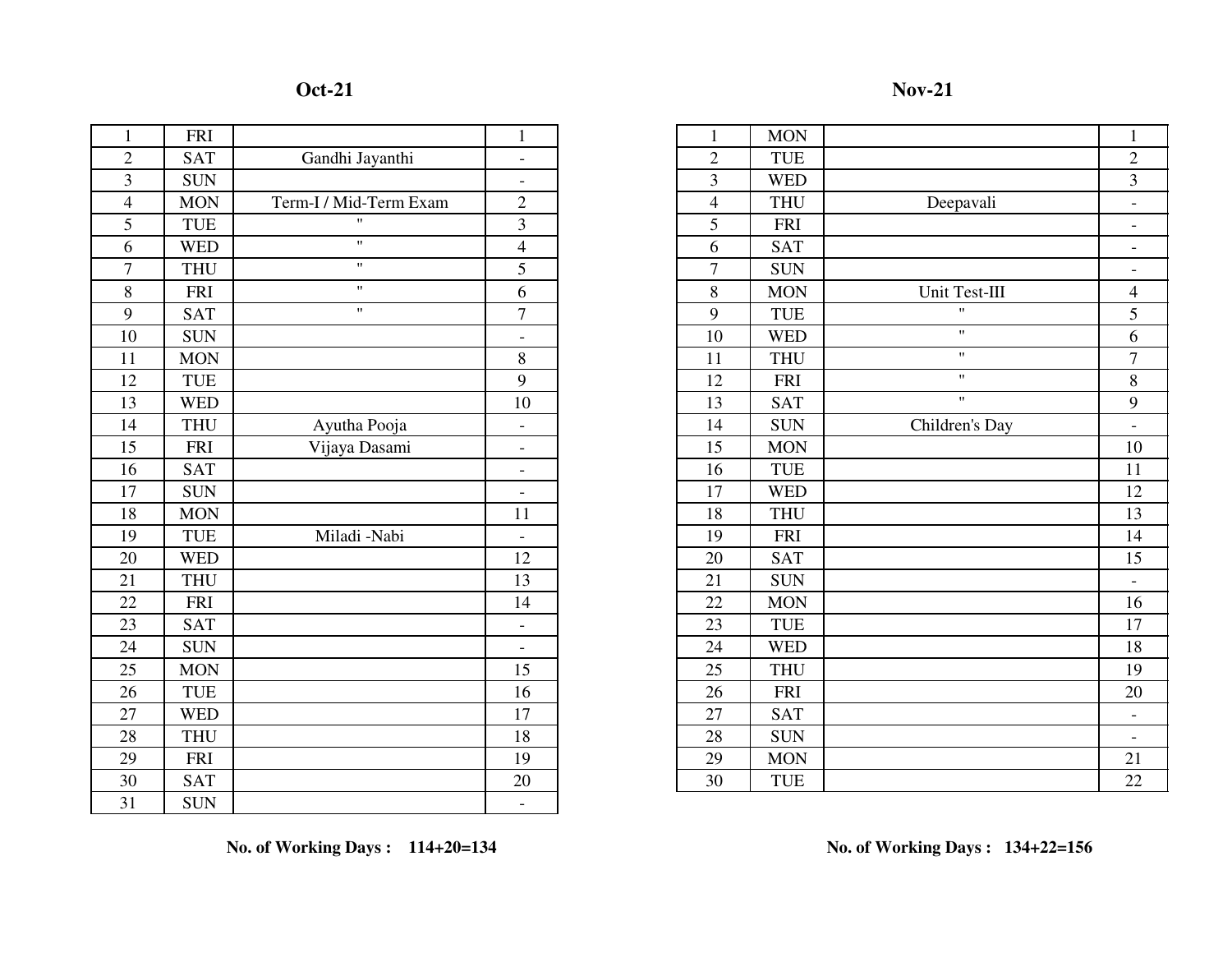| $\overline{2}$<br>$\overline{2}$<br>$\overline{2}$<br><b>THU</b><br>$\overline{3}$<br>3<br>3<br><b>FRI</b><br>$\overline{4}$<br>$\overline{4}$<br>$\overline{4}$<br><b>SAT</b><br>5<br>5<br><b>SUN</b><br>$\blacksquare$<br>5<br>6<br>6<br><b>MON</b><br>$\overline{7}$<br>$\tau$<br><b>TUE</b><br>6<br>$\overline{7}$<br>$\,8\,$<br>8<br><b>WED</b><br>9<br>8<br>9<br><b>THU</b><br>9<br>10<br>10<br><b>FRI</b><br>11<br><b>SAT</b><br>11<br>$\qquad \qquad -$<br>12<br>12<br><b>SUN</b><br>$\overline{\phantom{a}}$<br>13<br>10<br>13<br><b>MON</b><br>14<br><b>TUE</b><br>11<br>14<br>15<br><b>WED</b><br>12<br>15<br>16<br><b>THU</b><br>13<br>16<br>17<br><b>FRI</b><br>14<br>17<br>18<br><b>SAT</b><br>15<br>18<br>19<br><b>SUN</b><br>19<br>$\equiv$<br>20<br>16<br>20<br><b>MON</b><br>21<br><b>TUE</b><br>17<br>21<br>22<br><b>WED</b><br>18<br>22<br>23<br><b>THU</b><br>19<br>23<br>24<br><b>FRI</b><br>20<br>24<br>Christmas<br>25<br>25<br><b>SAT</b><br>$\qquad \qquad -$<br>26<br><b>SUN</b><br>26<br>$\blacksquare$<br>27<br>21<br>27<br><b>MON</b><br>28<br><b>TUE</b><br>22<br>28<br>29<br><b>WED</b><br>23<br>29<br>30<br>24<br>30<br><b>THU</b><br>31<br>25<br>31<br><b>FRI</b> | $\mathbf{1}$ | <b>WED</b> | $\mathbf{1}$ | $\mathbf{1}$ | <b>SAT</b> |
|-----------------------------------------------------------------------------------------------------------------------------------------------------------------------------------------------------------------------------------------------------------------------------------------------------------------------------------------------------------------------------------------------------------------------------------------------------------------------------------------------------------------------------------------------------------------------------------------------------------------------------------------------------------------------------------------------------------------------------------------------------------------------------------------------------------------------------------------------------------------------------------------------------------------------------------------------------------------------------------------------------------------------------------------------------------------------------------------------------------------------------------------------------------------------------------------------------|--------------|------------|--------------|--------------|------------|
|                                                                                                                                                                                                                                                                                                                                                                                                                                                                                                                                                                                                                                                                                                                                                                                                                                                                                                                                                                                                                                                                                                                                                                                                     |              |            |              |              | <b>SUN</b> |
|                                                                                                                                                                                                                                                                                                                                                                                                                                                                                                                                                                                                                                                                                                                                                                                                                                                                                                                                                                                                                                                                                                                                                                                                     |              |            |              |              | <b>MON</b> |
|                                                                                                                                                                                                                                                                                                                                                                                                                                                                                                                                                                                                                                                                                                                                                                                                                                                                                                                                                                                                                                                                                                                                                                                                     |              |            |              |              | <b>TUE</b> |
|                                                                                                                                                                                                                                                                                                                                                                                                                                                                                                                                                                                                                                                                                                                                                                                                                                                                                                                                                                                                                                                                                                                                                                                                     |              |            |              |              | <b>WED</b> |
|                                                                                                                                                                                                                                                                                                                                                                                                                                                                                                                                                                                                                                                                                                                                                                                                                                                                                                                                                                                                                                                                                                                                                                                                     |              |            |              |              | <b>THU</b> |
|                                                                                                                                                                                                                                                                                                                                                                                                                                                                                                                                                                                                                                                                                                                                                                                                                                                                                                                                                                                                                                                                                                                                                                                                     |              |            |              |              | FRI        |
|                                                                                                                                                                                                                                                                                                                                                                                                                                                                                                                                                                                                                                                                                                                                                                                                                                                                                                                                                                                                                                                                                                                                                                                                     |              |            |              |              | <b>SAT</b> |
|                                                                                                                                                                                                                                                                                                                                                                                                                                                                                                                                                                                                                                                                                                                                                                                                                                                                                                                                                                                                                                                                                                                                                                                                     |              |            |              |              | <b>SUN</b> |
|                                                                                                                                                                                                                                                                                                                                                                                                                                                                                                                                                                                                                                                                                                                                                                                                                                                                                                                                                                                                                                                                                                                                                                                                     |              |            |              |              | <b>MON</b> |
|                                                                                                                                                                                                                                                                                                                                                                                                                                                                                                                                                                                                                                                                                                                                                                                                                                                                                                                                                                                                                                                                                                                                                                                                     |              |            |              |              | <b>TUE</b> |
|                                                                                                                                                                                                                                                                                                                                                                                                                                                                                                                                                                                                                                                                                                                                                                                                                                                                                                                                                                                                                                                                                                                                                                                                     |              |            |              |              | <b>WED</b> |
|                                                                                                                                                                                                                                                                                                                                                                                                                                                                                                                                                                                                                                                                                                                                                                                                                                                                                                                                                                                                                                                                                                                                                                                                     |              |            |              |              | <b>THU</b> |
|                                                                                                                                                                                                                                                                                                                                                                                                                                                                                                                                                                                                                                                                                                                                                                                                                                                                                                                                                                                                                                                                                                                                                                                                     |              |            |              |              | <b>FRI</b> |
|                                                                                                                                                                                                                                                                                                                                                                                                                                                                                                                                                                                                                                                                                                                                                                                                                                                                                                                                                                                                                                                                                                                                                                                                     |              |            |              |              | <b>SAT</b> |
|                                                                                                                                                                                                                                                                                                                                                                                                                                                                                                                                                                                                                                                                                                                                                                                                                                                                                                                                                                                                                                                                                                                                                                                                     |              |            |              |              | <b>SUN</b> |
|                                                                                                                                                                                                                                                                                                                                                                                                                                                                                                                                                                                                                                                                                                                                                                                                                                                                                                                                                                                                                                                                                                                                                                                                     |              |            |              |              | <b>MON</b> |
|                                                                                                                                                                                                                                                                                                                                                                                                                                                                                                                                                                                                                                                                                                                                                                                                                                                                                                                                                                                                                                                                                                                                                                                                     |              |            |              |              | <b>TUE</b> |
|                                                                                                                                                                                                                                                                                                                                                                                                                                                                                                                                                                                                                                                                                                                                                                                                                                                                                                                                                                                                                                                                                                                                                                                                     |              |            |              |              | <b>WED</b> |
|                                                                                                                                                                                                                                                                                                                                                                                                                                                                                                                                                                                                                                                                                                                                                                                                                                                                                                                                                                                                                                                                                                                                                                                                     |              |            |              |              | <b>THU</b> |
|                                                                                                                                                                                                                                                                                                                                                                                                                                                                                                                                                                                                                                                                                                                                                                                                                                                                                                                                                                                                                                                                                                                                                                                                     |              |            |              |              | <b>FRI</b> |
|                                                                                                                                                                                                                                                                                                                                                                                                                                                                                                                                                                                                                                                                                                                                                                                                                                                                                                                                                                                                                                                                                                                                                                                                     |              |            |              |              | <b>SAT</b> |
|                                                                                                                                                                                                                                                                                                                                                                                                                                                                                                                                                                                                                                                                                                                                                                                                                                                                                                                                                                                                                                                                                                                                                                                                     |              |            |              |              | <b>SUN</b> |
|                                                                                                                                                                                                                                                                                                                                                                                                                                                                                                                                                                                                                                                                                                                                                                                                                                                                                                                                                                                                                                                                                                                                                                                                     |              |            |              |              | <b>MON</b> |
|                                                                                                                                                                                                                                                                                                                                                                                                                                                                                                                                                                                                                                                                                                                                                                                                                                                                                                                                                                                                                                                                                                                                                                                                     |              |            |              |              | <b>TUE</b> |
|                                                                                                                                                                                                                                                                                                                                                                                                                                                                                                                                                                                                                                                                                                                                                                                                                                                                                                                                                                                                                                                                                                                                                                                                     |              |            |              |              | <b>WED</b> |
|                                                                                                                                                                                                                                                                                                                                                                                                                                                                                                                                                                                                                                                                                                                                                                                                                                                                                                                                                                                                                                                                                                                                                                                                     |              |            |              |              | <b>THU</b> |
|                                                                                                                                                                                                                                                                                                                                                                                                                                                                                                                                                                                                                                                                                                                                                                                                                                                                                                                                                                                                                                                                                                                                                                                                     |              |            |              |              | <b>FRI</b> |
|                                                                                                                                                                                                                                                                                                                                                                                                                                                                                                                                                                                                                                                                                                                                                                                                                                                                                                                                                                                                                                                                                                                                                                                                     |              |            |              |              | <b>SAT</b> |
|                                                                                                                                                                                                                                                                                                                                                                                                                                                                                                                                                                                                                                                                                                                                                                                                                                                                                                                                                                                                                                                                                                                                                                                                     |              |            |              |              | <b>SUN</b> |
|                                                                                                                                                                                                                                                                                                                                                                                                                                                                                                                                                                                                                                                                                                                                                                                                                                                                                                                                                                                                                                                                                                                                                                                                     |              |            |              |              | <b>MON</b> |

|                         |            |           |                          |                |            | $Jan-22$                 |                          |
|-------------------------|------------|-----------|--------------------------|----------------|------------|--------------------------|--------------------------|
| $\mathbf{1}$            | <b>WED</b> |           | $\mathbf{1}$             |                | <b>SAT</b> | New Year Day             | $\overline{\phantom{a}}$ |
| $\overline{2}$          | <b>THU</b> |           | $\overline{2}$           | $\overline{2}$ | <b>SUN</b> |                          |                          |
| $\overline{\mathbf{3}}$ | <b>FRI</b> |           | 3                        | 3              | <b>MON</b> |                          | $\mathbf{1}$             |
| $\frac{4}{5}$           | <b>SAT</b> |           | $\overline{4}$           | $\overline{4}$ | TUE        |                          | $\overline{2}$           |
|                         | <b>SUN</b> |           | $\overline{\phantom{a}}$ | 5              | <b>WED</b> |                          | $\overline{3}$           |
| $\overline{6}$          | <b>MON</b> |           | 5                        | 6              | <b>THU</b> |                          | $\overline{4}$           |
| $\overline{7}$          | <b>TUE</b> |           | 6                        | $\tau$         | <b>FRI</b> |                          | 5                        |
| $\frac{8}{9}$           | <b>WED</b> |           | $\tau$                   | 8              | <b>SAT</b> |                          | 6                        |
|                         | <b>THU</b> |           | $8\,$                    | 9              | <b>SUN</b> |                          | $\overline{\phantom{a}}$ |
| $\overline{10}$         | <b>FRI</b> |           | 9                        | 10             | <b>MON</b> |                          | $\overline{7}$           |
| 11                      | <b>SAT</b> |           | $\overline{\phantom{a}}$ | 11             | <b>TUE</b> |                          | 8                        |
| $\overline{12}$         | <b>SUN</b> |           | $\overline{a}$           | 12             | <b>WED</b> |                          | 9                        |
| $\overline{13}$         | <b>MON</b> |           | 10                       | 13             | <b>THU</b> | Pongal                   | $\overline{\phantom{a}}$ |
| $\overline{14}$         | <b>TUE</b> |           | 11                       | 14             | <b>FRI</b> | Pongal                   | $\overline{\phantom{a}}$ |
| $\overline{15}$         | <b>WED</b> |           | 12                       | 15             | <b>SAT</b> | Thiruvallur Day          | $\overline{\phantom{a}}$ |
| $\overline{16}$         | <b>THU</b> |           | 13                       | 16             | <b>SUN</b> | <b>Uzharvar Thirunal</b> | $\overline{\phantom{a}}$ |
| $\overline{17}$         | <b>FRI</b> |           | 14                       | 17             | <b>MON</b> |                          | 10                       |
| 18                      | <b>SAT</b> |           | 15                       | 18             | <b>TUE</b> |                          | 11                       |
| 19                      | <b>SUN</b> |           |                          | 19             | <b>WED</b> |                          | 12                       |
| 20                      | <b>MON</b> |           | 16                       | 20             | <b>THU</b> |                          | 13                       |
| $\overline{21}$         | <b>TUE</b> |           | 17                       | 21             | <b>FRI</b> |                          | 14                       |
| $\overline{22}$         | <b>WED</b> |           | 18                       | 22             | <b>SAT</b> |                          | 15                       |
| 23                      | <b>THU</b> |           | 19                       | 23             | <b>SUN</b> |                          |                          |
| $\frac{24}{25}$         | <b>FRI</b> |           | 20                       | 24             | <b>MON</b> |                          | 16                       |
|                         | <b>SAT</b> | Christmas | $\overline{\phantom{a}}$ | 25             | <b>TUE</b> |                          | 17                       |
| $\overline{26}$         | <b>SUN</b> |           | $\overline{\phantom{a}}$ | 26             | <b>WED</b> | Republic Day             |                          |
| $\overline{27}$         | <b>MON</b> |           | 21                       | 27             | <b>THU</b> |                          | 18                       |
| 28                      | <b>TUE</b> |           | 22                       | 28             | <b>FRI</b> |                          | 19                       |
| 29                      | <b>WED</b> |           | 23                       | 29             | <b>SAT</b> |                          | 20                       |
| 30                      | <b>THU</b> |           | 24                       | 30             | <b>SUN</b> |                          |                          |
| $\overline{31}$         | <b>FRI</b> |           | 25                       | 31             | <b>MON</b> |                          | 21                       |

**No. of Working Days : 156+25=181**

**No. of Working Days : 181+21=202**